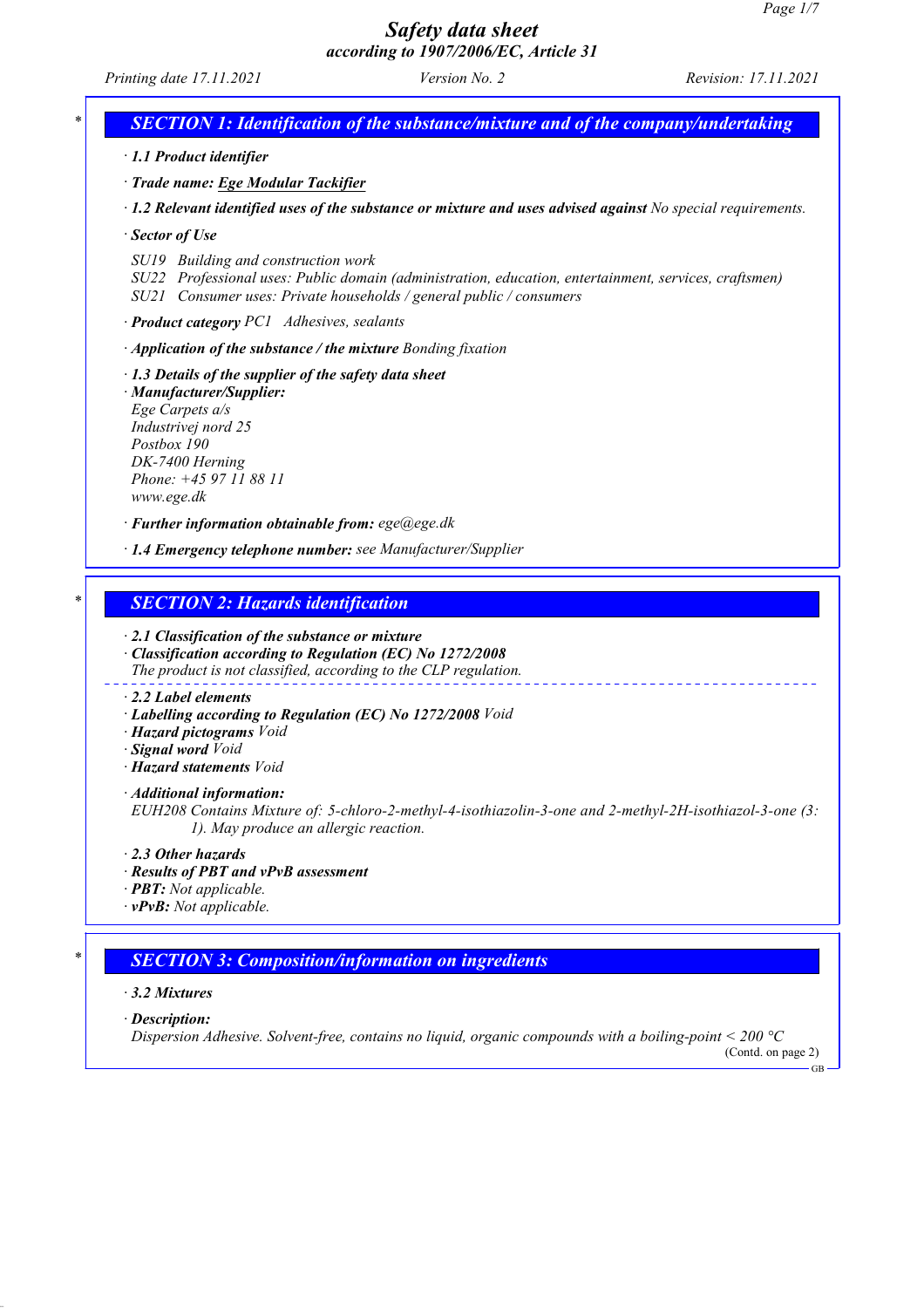*Printing date 17.11.2021 Version No. 2 Revision: 17.11.2021*

*Trade name: Ege Modular Tackifier*

|                         |                                                                                                                                                                                                                                                                                                                                                                                                                                                                                                                                                                                                                     | (Contd. of page 1) |  |  |
|-------------------------|---------------------------------------------------------------------------------------------------------------------------------------------------------------------------------------------------------------------------------------------------------------------------------------------------------------------------------------------------------------------------------------------------------------------------------------------------------------------------------------------------------------------------------------------------------------------------------------------------------------------|--------------------|--|--|
| · Dangerous components: |                                                                                                                                                                                                                                                                                                                                                                                                                                                                                                                                                                                                                     |                    |  |  |
|                         | CAS: 55965-84-9 Mixture of: 5-chloro-2-methyl-4-isothiazolin-3-one and 2-methyl-2H-<br>isothiazol-3-one $(3:1)$<br>Acute Tox. 3, H301; Acute Tox. 2, H310; Acute Tox. 2, H330; $\leftrightarrow$ Skin<br>Corr. 1C, H314; Eye Dam. 1, H318; $\iff$ Aquatic Acute 1, H400 (M=100);<br>Aquatic Chronic 1, H410 (M=100); $\overrightarrow{P}$ Skin Sens. 1A, H317<br>Specific concentration limits: Skin Corr. 1C; H314: $C \ge 0.6\%$<br>Skin Irrit. 2; H315: 0.06 % $\leq C$ < 0.6 %<br><i>Eye Dam. 1; H318: C ≥ 0.6 %</i><br>Eye Irrit. 2; H319: 0.06 % $\leq C$ < 0.6 %<br><i>Skin Sens. 1A; H317: C ≥ 0.0015 %</i> | $\leq 0.0015\%$    |  |  |

*· Additional information: For the wording of the listed hazard phrases refer to section 16.*

## *SECTION 4: First aid measures*

*· 4.1 Description of first aid measures*

- *· General information: No special measures required.*
- *· After inhalation: Supply fresh air.*
- *· After skin contact: Immediately wash with water and soap and rinse thoroughly.*
- *· After eye contact: Rinse opened eye for several minutes under running water. Then consult a doctor.*
- *· After swallowing: Do not induce vomiting; call for medical help immediately.*
- *· 4.2 Most important symptoms and effects, both acute and delayed No further relevant information available.*
- *· 4.3 Indication of any immediate medical attention and special treatment needed*

*No further relevant information available.*

## *SECTION 5: Firefighting measures*

*· 5.1 Extinguishing media*

*· Suitable extinguishing agents:*

*CO*₂*, powder or water spray. Fight larger fires with water spray or alcohol resistant foam.*

*· For safety reasons unsuitable extinguishing agents: Water with full jet*

*· 5.2 Special hazards arising from the substance or mixture No further relevant information available.*

*· 5.3 Advice for firefighters*

*· Protective equipment: No special measures required.*

## *SECTION 6: Accidental release measures*

- *· 6.1 Personal precautions, protective equipment and emergency procedures Not required.*
- *· 6.2 Environmental precautions: Do not allow to enter sewers/ surface or ground water.*

*· 6.3 Methods and material for containment and cleaning up:*

- *Absorb with liquid-binding material (sand, diatomite, acid binders, universal binders, sawdust).*
- *· 6.4 Reference to other sections*

*No dangerous substances are released.*

*See Section 7 for information on safe handling.*

*See Section 8 for information on personal protection equipment.*

*See Section 13 for disposal information.*

## *SECTION 7: Handling and storage*

- *· 7.1 Precautions for safe handling*
- *Avoid contact with the eyes and skin.*

*Wash hands before breaks and at the end of work.*

*· Information about fire - and explosion protection: No special measures required.*

(Contd. on page 3)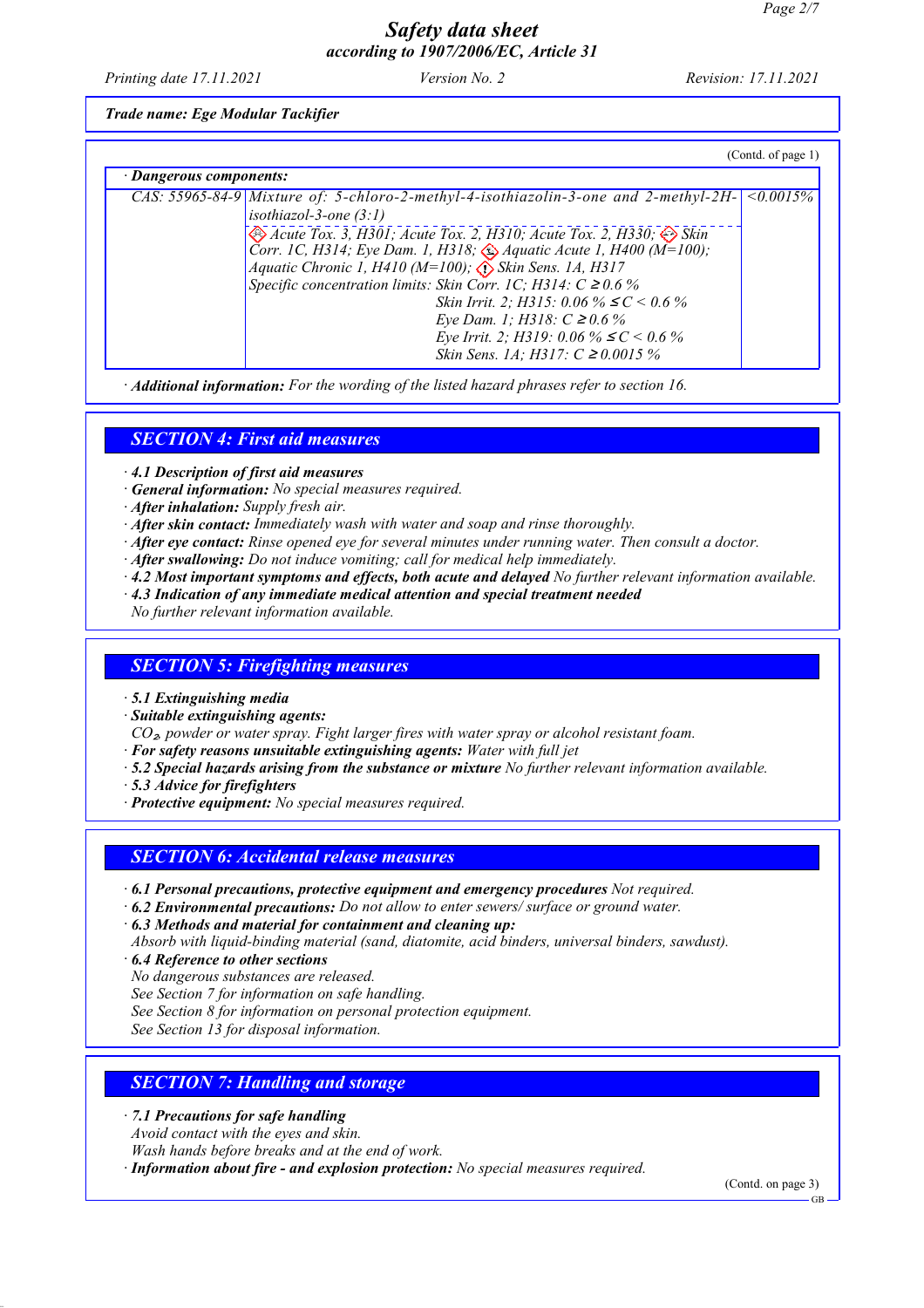*Printing date 17.11.2021 Version No. 2 Revision: 17.11.2021*

### *Trade name: Ege Modular Tackifier*

- *· 7.2 Conditions for safe storage, including any incompatibilities*
- *· Storage:*
- *· Requirements to be met by storerooms and receptacles: No special requirements.*
- *· Information about storage in one common storage facility: Not required.*
- *· Further information about storage conditions: Protect from frost.*
- *· 7.3 Specific end use(s) No further relevant information available.*

### *\* SECTION 8: Exposure controls/personal protection*

- *· 8.1 Control parameters*
- *· Ingredients with limit values that require monitoring at the workplace:*

*The product does not contain any relevant quantities of materials with critical values that have to be monitored at the workplace.*

- *· 8.2 Exposure controls*
- *· Appropriate engineering controls No further data; see item 7.*
- *· Individual protection measures, such as personal protective equipment*
- *· General protective and hygienic measures:*
- *The usual precautionary measures are to be adhered to when handling chemicals. Avoid contact with the eyes and skin.*
- *Wash hands before breaks and at the end of work.*
- *· Respiratory protection: Not required.*
- *· Hand protection*



*PVC or PE gloves (EN 374)*

- *· Material of gloves PVC or PE gloves (EN 374)*
- *· Penetration time of glove material The exact break through time has to be found out by the manufacturer of the protective gloves and has to be observed.*
- *· Eye/face protection*



*Safety glasses (EN 166)*

## *\* SECTION 9: Physical and chemical properties*

| $\cdot$ 9.1 Information on basic physical and chemical properties |                              |
|-------------------------------------------------------------------|------------------------------|
| · General Information                                             |                              |
| $\cdot$ Colour:                                                   | White                        |
| $\cdot$ Odour:                                                    | Light                        |
| • Odour threshold:                                                | Not determined.              |
| $\cdot$ Melting point/freezing point:                             | Undetermined.                |
| · Boiling point or initial boiling point and boiling              |                              |
| range                                                             | Undetermined.                |
| $\cdot$ Flammability                                              | Not applicable.              |
| $\cdot$ Lower and upper explosion limit                           |                              |
| $\cdot$ Lower:                                                    | Not determined               |
| $\cdot$ Upper:                                                    | Not determined.              |
| · Flash point:                                                    | Not applicable.              |
| $\cdot$ Auto-ignition temperature:                                | Product is not selfigniting. |
| $\cdot$ Decomposition temperature:                                | Not determined.              |
| $\cdot$ pH at 20 $^{\circ}C$                                      | $6.8 - 7$                    |

(Contd. on page 4)

(Contd. of page 2)

GB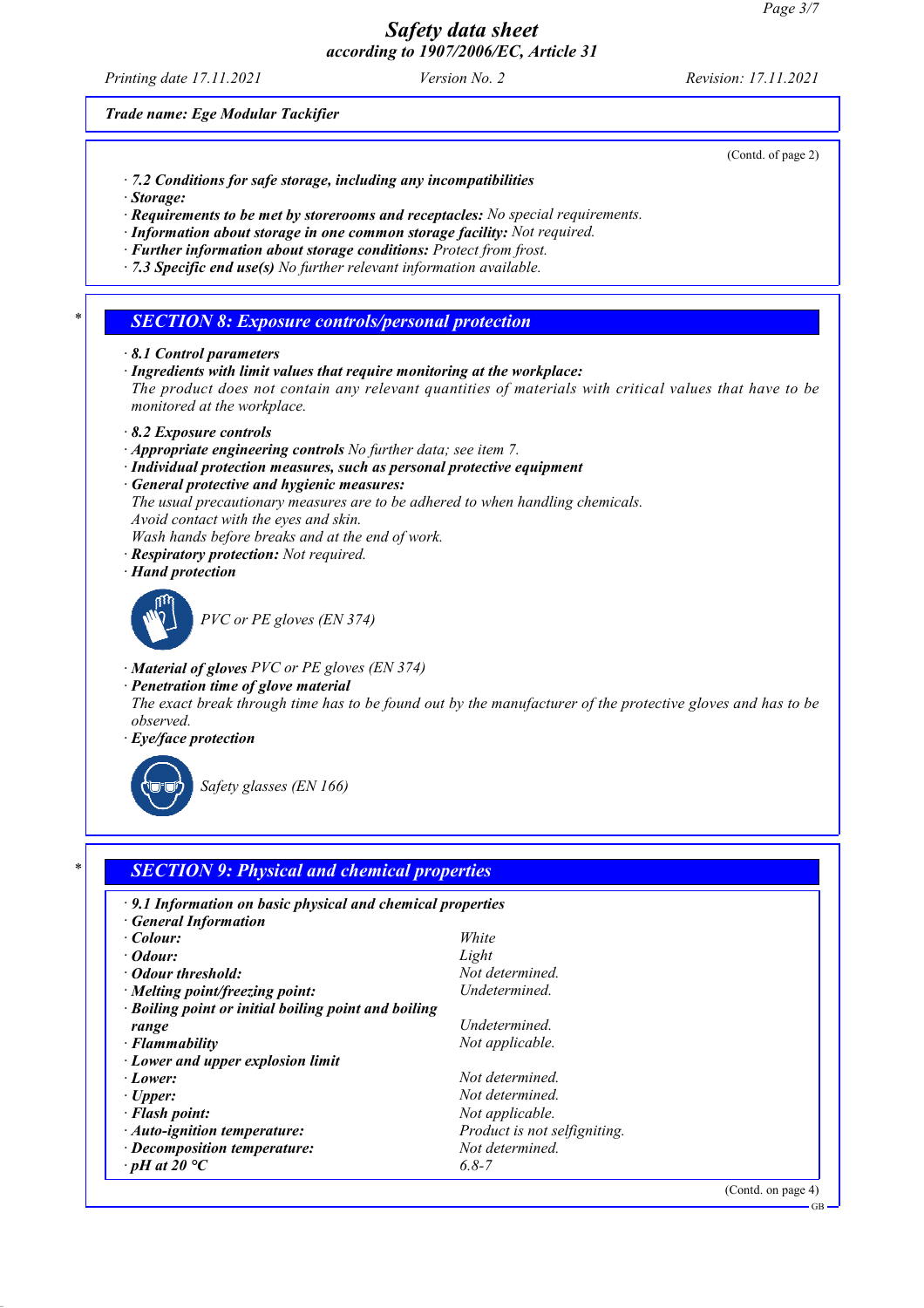*Printing date 17.11.2021 Version No. 2 Revision: 17.11.2021*

*Trade name: Ege Modular Tackifier*

|                                                                                    | (Contd. of page 3)                            |
|------------------------------------------------------------------------------------|-----------------------------------------------|
| · Viscosity:                                                                       |                                               |
| · Kinematic viscosity                                                              | Not determined.                               |
| $\cdot$ Dynamic at 20 °C:                                                          | 570 mPas (Brookfield RP 10)                   |
| · Solubility                                                                       |                                               |
| $\cdot$ water:                                                                     | Dispersible.                                  |
| · Partition coefficient n-octanol/water (log value)                                | Not determined.                               |
| · Vapour pressure:                                                                 | Not determined.                               |
| · Density and/or relative density                                                  |                                               |
| $\cdot$ Density at 20 °C:                                                          | $1.04$ g/cm <sup>3</sup>                      |
| $\cdot$ Relative density                                                           | Not determined.                               |
| · Vapour density                                                                   | Not determined.                               |
| $\cdot$ 9.2 Other information                                                      | No further relevant information available.    |
| $\cdot$ Appearance:                                                                |                                               |
| · Form:                                                                            | Fluid                                         |
| · Important information on protection of health and<br>environment, and on safety. |                                               |
| · Explosive properties:                                                            | Product does not present an explosion hazard. |
| Change in condition                                                                |                                               |
| $\cdot$ Evaporation rate                                                           | Not determined.                               |
| · Information with regard to physical hazard classes                               |                                               |
| · Explosives                                                                       | Void                                          |
| · Flammable gases                                                                  | Void                                          |
| · Aerosols                                                                         | Void                                          |
| · Oxidising gases                                                                  | Void                                          |
| · Gases under pressure                                                             | Void                                          |
| · Flammable liquids                                                                | Void                                          |
| · Flammable solids                                                                 | Void                                          |
| · Self-reactive substances and mixtures                                            | Void                                          |
| · Pyrophoric liquids                                                               | Void                                          |
| · Pyrophoric solids                                                                | Void                                          |
| · Self-heating substances and mixtures                                             | Void                                          |
| · Substances and mixtures, which emit flammable                                    |                                               |
| gases in contact with water                                                        | Void                                          |
| · Oxidising liquids                                                                | Void                                          |
| · Oxidising solids                                                                 | Void                                          |
| · Organic peroxides                                                                | Void                                          |
| <b>Corrosive to metals</b>                                                         | Void                                          |
| · Desensitised explosives                                                          | Void                                          |

## *SECTION 10: Stability and reactivity*

*· 10.1 Reactivity No further relevant information available.*

*· 10.2 Chemical stability*

- *· Thermal decomposition / conditions to be avoided: No decomposition if used according to specifications.*
- *· 10.3 Possibility of hazardous reactions No dangerous reactions known.*
- *· 10.4 Conditions to avoid No further relevant information available.*
- *· 10.5 Incompatible materials: No further relevant information available.*
- *· 10.6 Hazardous decomposition products: No dangerous decomposition products known.*

## *\* SECTION 11: Toxicological information*

*· 11.1 Information on hazard classes as defined in Regulation (EC) No 1272/2008*

*· Acute toxicity Based on available data, the classification criteria are not met.*

*· Skin corrosion/irritation Based on available data, the classification criteria are not met.*

*· Serious eye damage/irritation Based on available data, the classification criteria are not met.*

(Contd. on page 5)

GB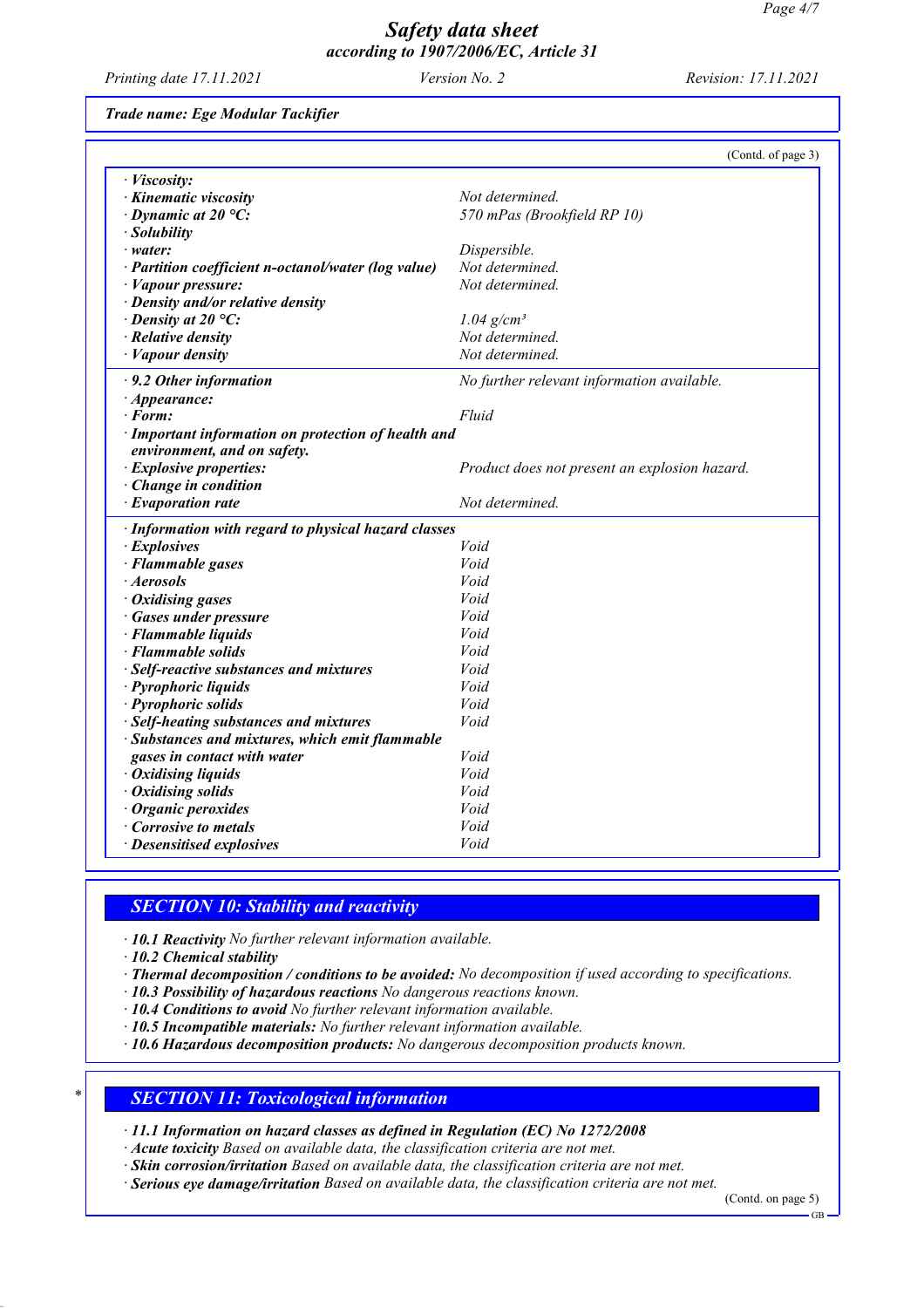*Printing date 17.11.2021 Version No. 2 Revision: 17.11.2021*

*Trade name: Ege Modular Tackifier*

(Contd. of page 4)

- *· Respiratory or skin sensitisation Based on available data, the classification criteria are not met.*
- *· Germ cell mutagenicity Based on available data, the classification criteria are not met.*
- *· Carcinogenicity Based on available data, the classification criteria are not met.*
- *· Reproductive toxicity Based on available data, the classification criteria are not met.*
- *· STOT-single exposure Based on available data, the classification criteria are not met.*
- *· STOT-repeated exposure Based on available data, the classification criteria are not met.*
- *· Aspiration hazard Based on available data, the classification criteria are not met.*
- *· 11.2 Information on other hazards · Endocrine disrupting properties*

*None of the ingredients is listed.*

### *\* SECTION 12: Ecological information*

#### *· 12.1 Toxicity*

- *· Aquatic toxicity: No further relevant information available.*
- *· 12.2 Persistence and degradability No further relevant information available.*
- *· 12.3 Bioaccumulative potential No further relevant information available.*
- *· 12.4 Mobility in soil No further relevant information available.*

*· 12.5 Results of PBT and vPvB assessment*

- *· PBT: Not applicable.*
- *· vPvB: Not applicable.*
- *· 12.6 Endocrine disrupting properties*

*The product does not contain substances with endocrine disrupting properties.*

- *· 12.7 Other adverse effects*
- *· Additional ecological information:*

*· General notes: Do not allow product to reach ground water, water course or sewage system.*

### *SECTION 13: Disposal considerations*

- *· 13.1 Waste treatment methods*
- *· Recommendation*

*Do not allow product to reach sewage system. Let product residues harden in open container, then dispose of as construction waste.*

- *· Uncleaned packaging:*
- *· Recommendation:*

*Disposal must be made according to official regulations.*

*Empty contaminated packagings thoroughly. They may be recycled after thorough and proper cleaning.*

*· Recommended cleansing agents: Water, if necessary together with cleansing agents.*

| $\cdot$ 14.1 UN number or ID number     |      |  |
|-----------------------------------------|------|--|
| ADR, ADN, IMDG, IATA                    | Void |  |
| $\cdot$ 14.2 UN proper shipping name    |      |  |
| ADR, ADN, IMDG, IATA                    | Void |  |
| $\cdot$ 14.3 Transport hazard class(es) | ۰    |  |
| ADR, ADN, IMDG, IATA                    |      |  |
| $\cdot$ Class                           | Void |  |
| 14.4 Packing group                      |      |  |
| $\cdot$ ADR, IMDG, IATA                 | Void |  |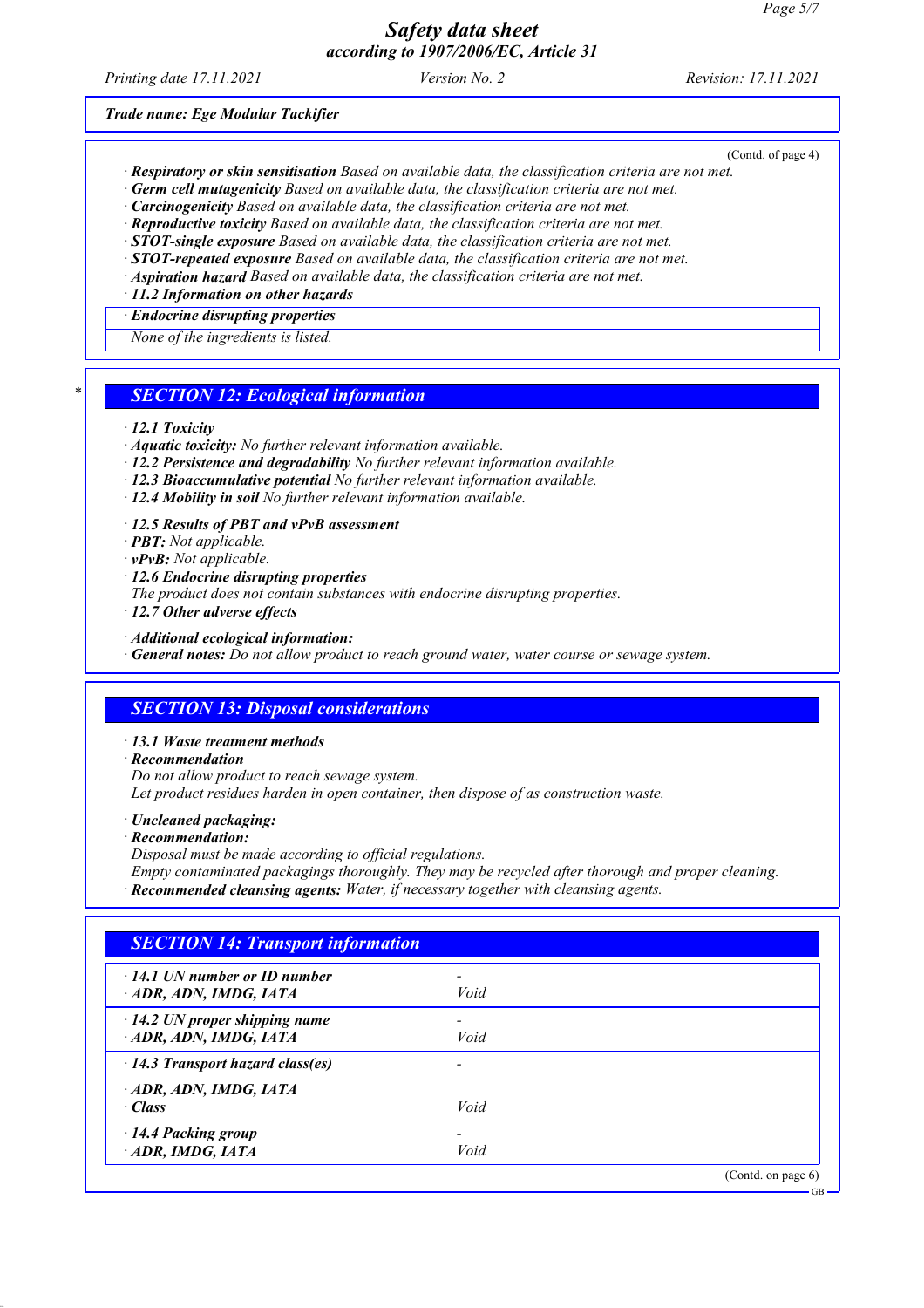| Printing date 17.11.2021          | <i>Version No. 2</i> | <i>Revision: 17.11.2021</i> |
|-----------------------------------|----------------------|-----------------------------|
| Trade name: Ege Modular Tackifier |                      |                             |

|                                                                                                   | (Contd. of page 5)                                   |
|---------------------------------------------------------------------------------------------------|------------------------------------------------------|
| $\cdot$ 14.5 Environmental hazards:<br>$\cdot$ Marine pollutant:                                  | No.                                                  |
| $\cdot$ 14.6 Special precautions for user                                                         | Not applicable.                                      |
| $\cdot$ 14.7 Maritime transport in bulk according to IMO<br>Not applicable.<br><i>instruments</i> |                                                      |
| · Transport/Additional information:                                                               | Not dangerous according to the above specifications. |
| · UN "Model Regulation":                                                                          | Void                                                 |

## *\* SECTION 15: Regulatory information*

*· 15.1 Safety, health and environmental regulations/legislation specific for the substance or mixture*

*· Directive 2012/18/EU*

*· Named dangerous substances - ANNEX I None of the ingredients is listed.*

*· REGULATION (EU) 2019/1148*

*· Regulation (EC) No 273/2004 on drug precursors*

*None of the ingredients is listed.*

*· Regulation (EC) No 111/2005 laying down rules for the monitoring of trade between the Community and third countries in drug precursors*

*None of the ingredients is listed.*

*· 15.2 Chemical safety assessment: A Chemical Safety Assessment has not been carried out.*

## *\* SECTION 16: Other information*

*This information is based on our present knowledge. However, this shall not constitute a guarantee for any specific product features and shall not establish a legally valid contractual relationship.*

### *· Relevant phrases*

*H301 Toxic if swallowed.*

*H310 Fatal in contact with skin.*

*H314 Causes severe skin burns and eye damage.*

*H317 May cause an allergic skin reaction.*

*H318 Causes serious eye damage.*

*H330 Fatal if inhaled.*

*H400 Very toxic to aquatic life.*

*H410 Very toxic to aquatic life with long lasting effects.*

*· Classification according to Regulation (EC) No 1272/2008*

*The classification of the mixture is generally based on the calculation method using substance data according to Regulation (EC) No 1272/2008.*

*· Contact: see Manufacturer/Supplier*

*· Abbreviations and acronyms:*

*RID: Règlement international concernant le transport des marchandises dangereuses par chemin de fer (Regulations Concerning the International Transport of Dangerous Goods by Rail) ICAO: International Civil Aviation Organisation ADR: Accord relatif au transport international des marchandises dangereuses par route (European Agreement Concerning the International Carriage of Dangerous Goods by Road) IMDG: International Maritime Code for Dangerous Goods IATA: International Air Transport Association GHS: Globally Harmonised System of Classification and Labelling of Chemicals EINECS: European Inventory of Existing Commercial Chemical Substances ELINCS: European List of Notified Chemical Substances CAS: Chemical Abstracts Service (division of the American Chemical Society) PBT: Persistent, Bioaccumulative and Toxic vPvB: very Persistent and very Bioaccumulative Acute Tox. 3: Acute toxicity – Category 3*

(Contd. on page 7)

GB